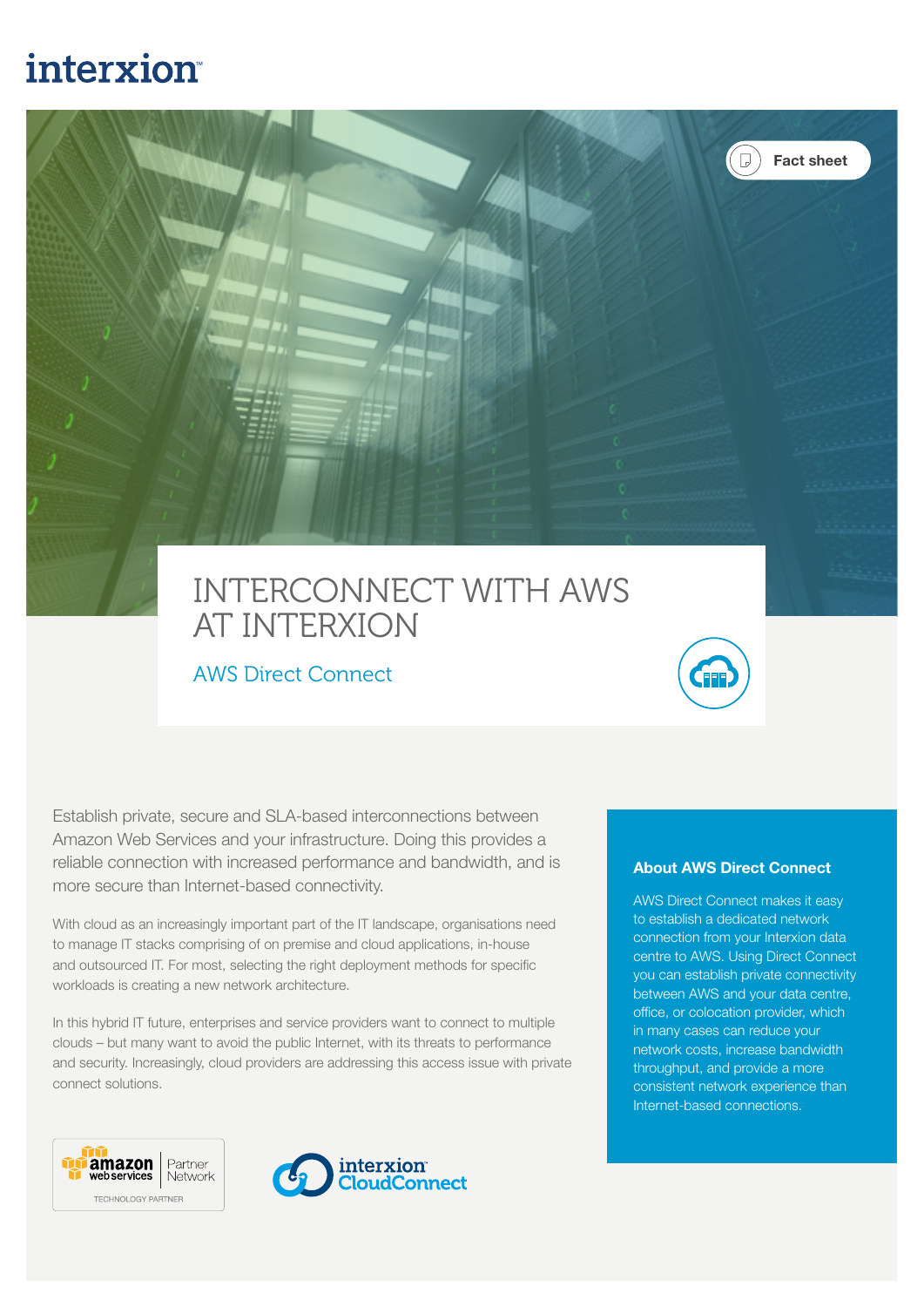

### Key benefits of AWS Direct Connect



#### Optimise your network

You can choose the applications that utilise this connection and how that data is routed, which can provide a more consistent network experience.



#### Connect privately to AWS

AWS Direct Connect helps you establish a private connection from your network directly to your Amazon VPC. A private connection eliminates the need for encryption, therefore minimising latency between your data centre and your Amazon VPC.



#### Realise hybrid flexibility

Suffering from a poor network can actually cancel out many of the benefits of the cloud and this includes flexibility. A private connection to AWS allows for your mission critical applications to run seamlessly in the cloud with minimal downtime.

### Accessing AWS Direct Connect

This diagram shows how we interconnect your colocated data centre with AWS Direct connect. Cloud Connect is a one to many service, and can interconnect you with AWS and other cloud service providers.

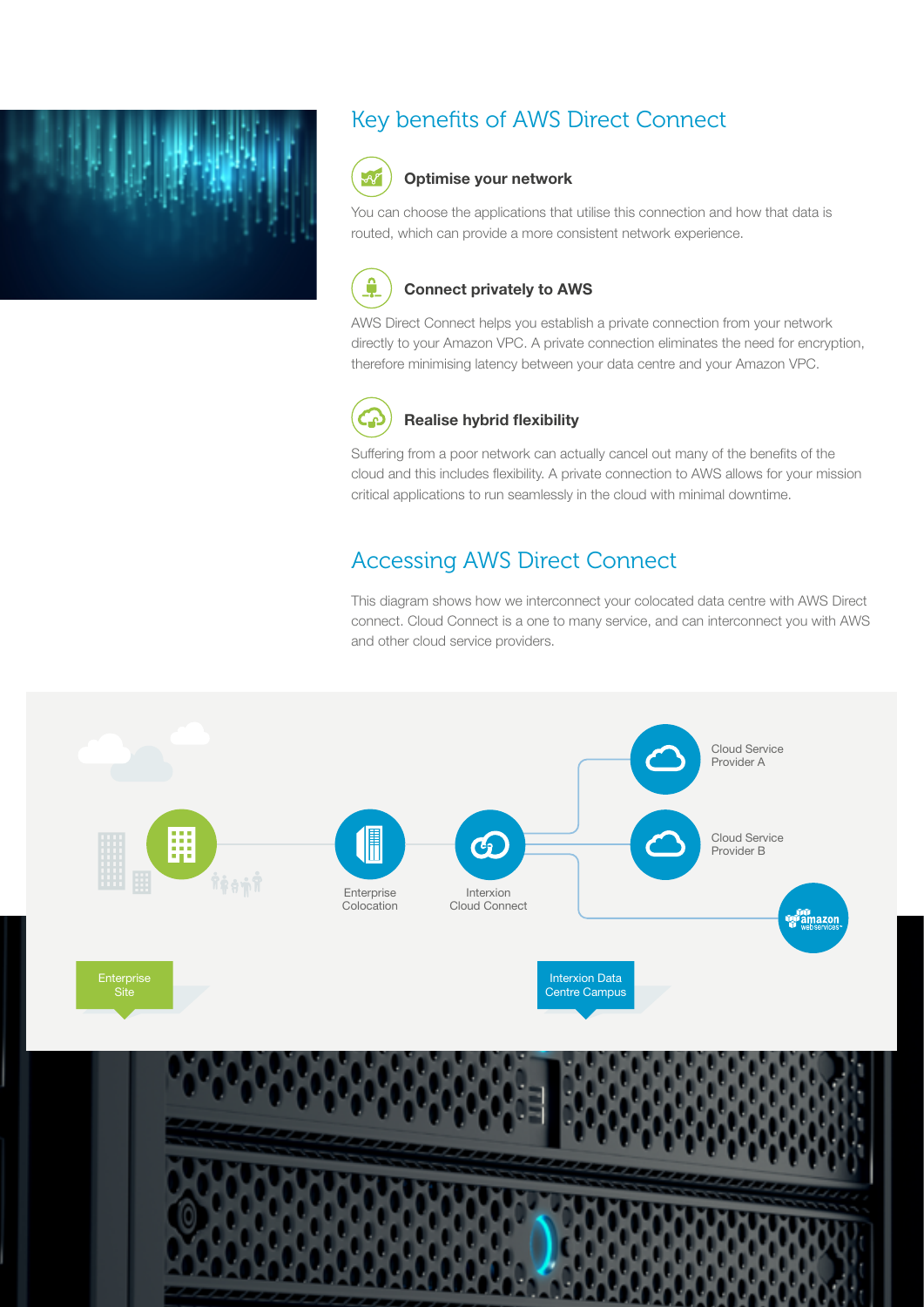### Benefits of Cloud Connect

- Secure Avoid the public internet and connect securely to your cloud provider
- Reliable Ensure optimum performance with SLA backed connectivity and uptime
- Fast High bandwidth, low latency connectivity
- Cost-effective Reduce network costs with a single interconnection to multiple clouds and no additional charges on data traffic
- **Easy to use Manage orders through our Customer Portal**

### Benefits of Colocation

- Cost savings reduce the cost of running your IT infrastructure
- Scalable space, power and cooling our range of core colocation products are the foundation on which to build your IT strategy
- **Security** All of our facilities come with at least five layers of security as standard
- Access to connectivity providers as a network-neutral colocation provider we offer access to the widest range of connectivity in Europe, meaning you can build a fully redundant network
- Direct access to multiple public cloud service providers build your hybrid and multi-cloud environment with direct access to the hyperscale cloud providers

#### Optimise your Hybrid IT

Interxion is an AWS Technology Partner. Our cloud access services break down the barriers between you and AWS. Cloud Connect lets you build and manage private, high-performance and secure interconnections through a single interface. We'll interconnect you with Amazon Web Services from our data centres.

It's a highly scalable, fast and costeffective way to create hybrid, multicloud IT environments and to move business critical workloads and latency sensitive applications to your Amazon availability zone.

Once colocated in an Interxion facility, we'll connect your network directly to AWS Direct Connect and guarantee bandwidth and availability through a service level of fives nines.